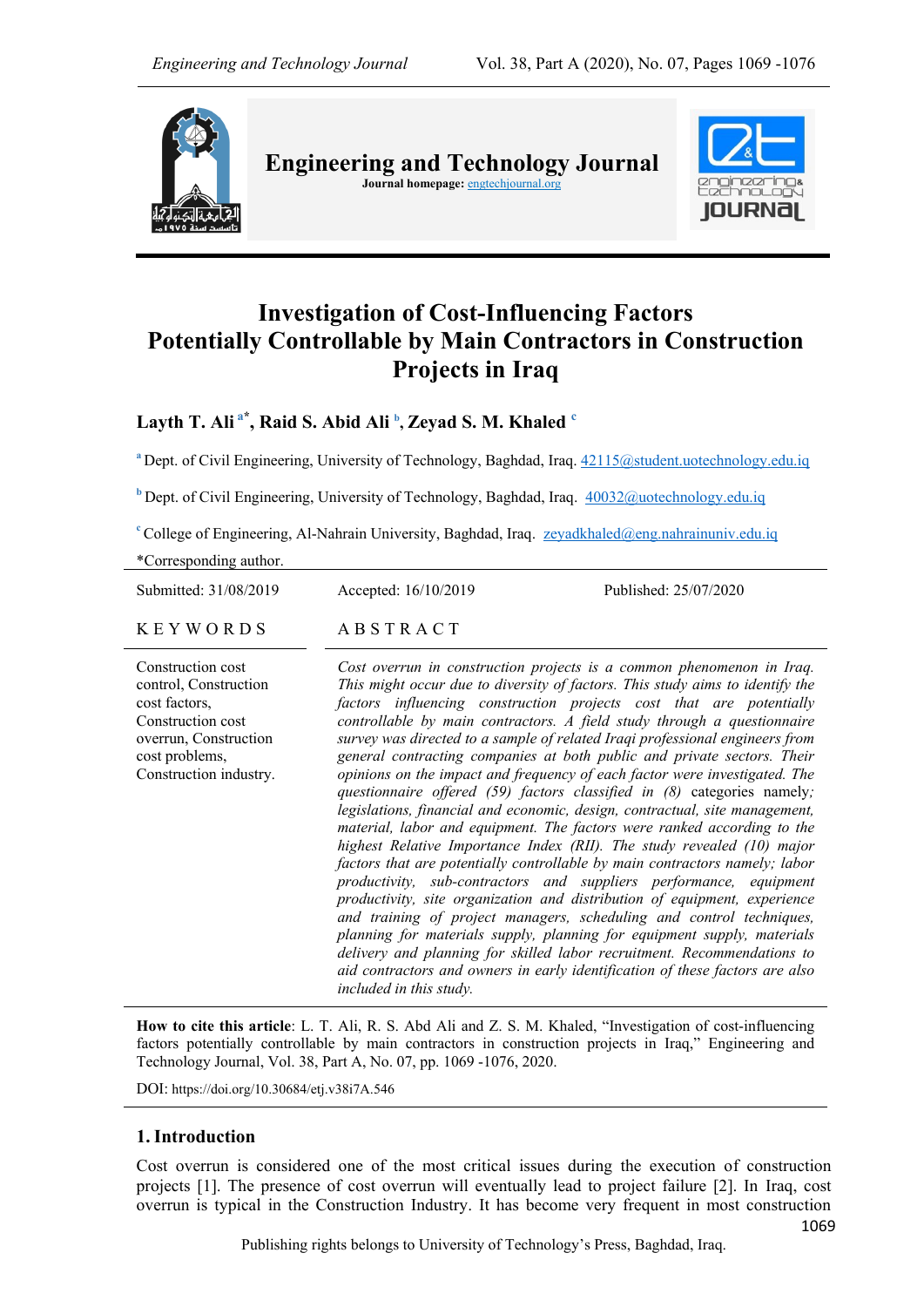projects. Despite the introduction of different cost control techniques and software, the Iraqi Construction Industry does not make use of them [3]. Many construction projects suffer from cost overrun due to factors emanates from poor cost control during both design and construction stages [4]. In order to survive, contractors need to continuously improve the efficiency of their cost control practices in both stages in which construction cost should be managed using the best available techniques. Hence, cost overrun can be mitigated and the contractor might not incur major losses. Early expectation of material, labor and equipment cost fluctuation should also be made before budgeting [3]. Therefore, a thorough investigation to identify construction projects cost overrun factors that are potentially controllable by main contractors is carried out in this research.

# **2. Research Objectives**

The aim of this research paper is to identify construction projects cost overrun factors that are potentially controllable by main contractors at early stages in order to improve the performance of cost control in the Iraqi Construction Industry. Two objectives have been set to achieve this aim:

1) To investigate constituencies' opinions about cost overrun factors through a well-structured questionnaire survey.

2) To conduct statistical analysis to test the relevance of results in order to find out the most controllable factors by main contractors.

# **3. Research Justification**

In order to upgrade the cost control practice in construction projects in Iraq, the factors causing cost overrun should be identified first. Then, the most influential factors that are potentially controllable by main contractors can be focused on to gain feasible results.

# **4. Research Methodology**

The research was conducted according to the deduction approach. It is an exploratory research based on a questionnaire survey to elicit information on the causes of cost overrun in construction projects. A wide range of literature on construction cost issues in different countries, especially in Iraq and the region [4, 5] were investigated in order to provide a common base to start with. Then, a questionnaire was designed to cover prevailing practices in the Iraqi Construction Industry to find out the factors that are potentially controllable by main contractors. The respondents were asked to rate the severity and likelihood of the factors on a scale of (1 to 5) each according to Likret's scale. Likret's scale had been used for such purposes in similar studies such as [6, 7]. Quantitative analysis including all necessary statistical tests was conducted. The results were ranked according to its severity and likelihood, in order to identify the most important factors. The Relative Importance Index (RII) was employed to rank the factors. It is one of the most popular methods used in such studies [4, 8].

# **5. Literature Review**

Olawale and Sun, in (2010) [8] developed a questionnaire survey consisting of twenty factors related to construction cost. The study revealed ten factors to be considered as most influential namely; design changes, risk and uncertainty, inaccurate estimation of project duration, poor performance of subcontractors and suppliers, complexity of works, conflicts between the parties, contradictions in contract documentation, disagreement on contract documents interpretation, inflation and payment for completed works.

Memon, et al., in (2010) [9] carried out a study to identify the most affecting factors to cost performance as well as the adopted procurement strategies in specific large construction projects in Malaysia. A questionnaire survey was conducted in which projects have been filtered to small and large projects according to their cost. The results showed that the fluctuation of material prices have a dominant effect on the performance of project cost. Cash-flow and financial problems have the next effect. Two factors shared the third effect, including shortage of skills and lack of communication between parties.

Xiao and Proverbs, in (2012) [10] conducted a study to identify and evaluate factors influencing construction cost. The study covered practices in three countries including; USA, UK and Japan. It was carried out using a questionnaire survey to investigate interior and exterior factors. Evaluation of the effects of the factors on contractors' cost performance was also performed and a regression model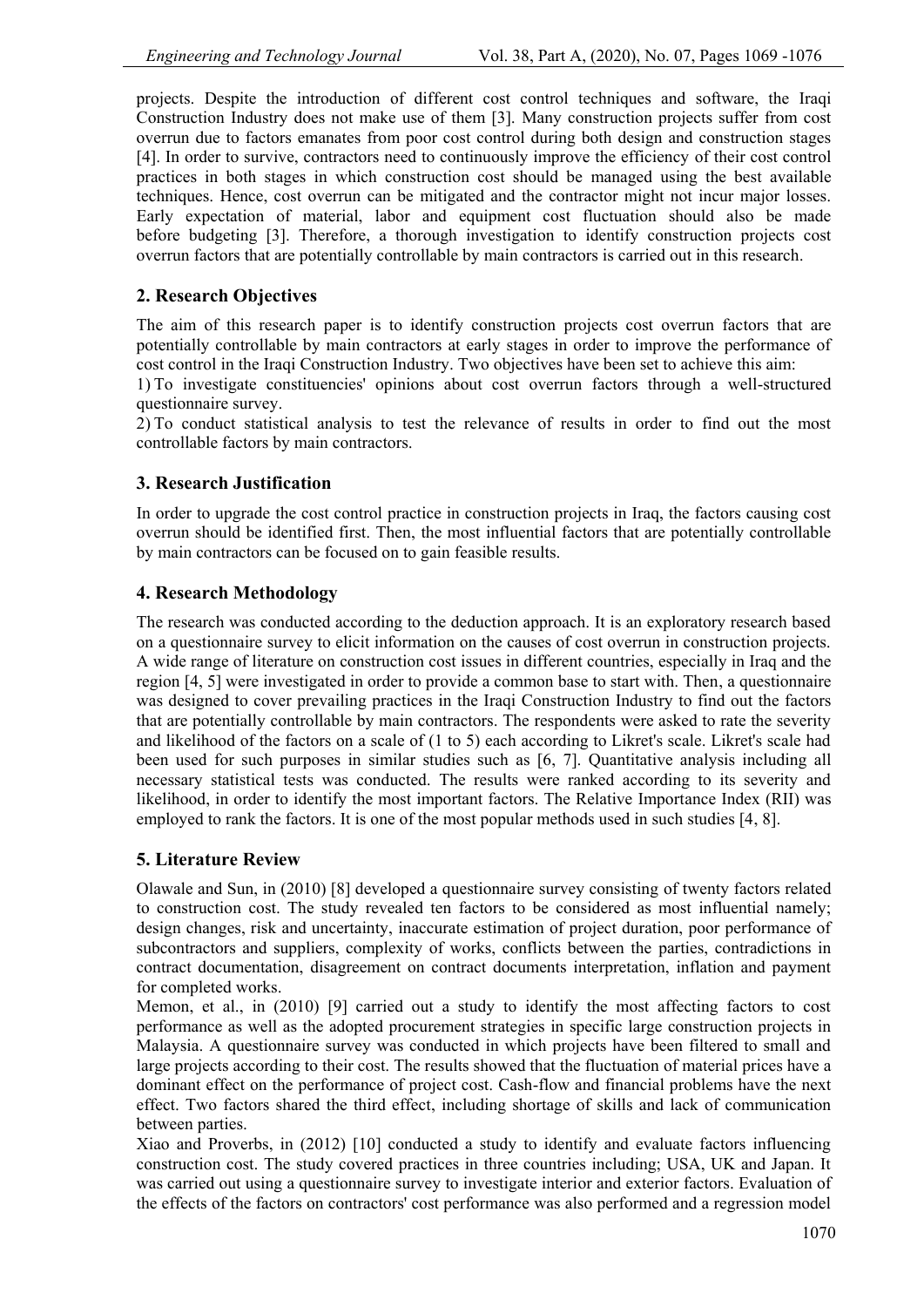was developed. The study emphasized that 53% of cost variations belong to (3) independent variables; unit price overheads, number of design changes during the implementation phase and using prefabrication system.

Morsy, in (2014) [4] carried out a study based on twelve factors identified by exploring literature review using a questionnaire to rank these factors. The study revealed the most influential factors; poor estimation of original cost, improper planning, inflation or construction cost under-estimation, unforeseen site conditions or omissions and errors in the bill of quantities, design errors, contractual claims, lack of experience, changes in owner's brief, force majeure and unsuitable construction equipment and methods. The survey also covered cost control techniques used in construction projects namely; inspection of works and frequent progress meeting, use of experienced subcontractors and suppliers, frequent coordination between parties, planning of project tasks and resources, work programs records keeping, monitoring cost performance and evaluation of conducted work.

Karoriya and Pandey, in (2018) [11] conducted a study in India to address the problems occurring due to improper application of material management in construction projects. The difference between actual and planned budget was also investigated. A questionnaire survey highlighted the factors that lead to cost increase. These factors included improper planning and control of material quantities, shortage of materials when needed, poor identifications of materials types, moving materials occasionally and tight storage. The study suggested measures for effective material management in construction sites. Planning for material supply and using suitable inventory control technique were considered as most important measures for material managing problems. A material managing system based on economic quantity analysis was developed.

Paul and Binu, in (2018) [12] conducted a study to determine the most influential factors in material cost management. A questionnaire was directed to (25) construction companies in India. The most influencing factors on material procurement were found; improper scheduling of material procurement, higher rates incurred on purchase due to non-availability and non-determination of what and when materials is required. Moreover, the most influential factors on material transportation and storage were found; unrealistic delivery dates, late supply and improper stocking of material. While the most influential factors on material cost management were found; inexact records of materials consumption and stocking, poor internal communication and material wastage. Finally, a material management system was developed.

According to the aforementioned literature, it can be concluded that using a questionnaire survey is a proper tool to investigate prevailing cost over-run factors in a specific construction industry. The missing subject is to find out the most potentially controllable factors by main contractors to focus on in order to take early preventive actions. Hence, this study dealt with this missing subject using a questionnaire survey.

# **6. Field Study**

A questionnaire form was prepared to serve the purpose of this study and directed to Iraqi professionals at six governmental general contracting companies and four private ones as shown Table 1. Their fields of experience in construction projects included buildings, highways, water supply and sewage systems, hydraulic structures, electric facilities, communications networks, mechanical works, and industrial plants.

| Company name                                                 | Work          | Copies | Copies         | Percent   |
|--------------------------------------------------------------|---------------|--------|----------------|-----------|
|                                                              | sector        | sent   | received       | responded |
| State Company for Implementation of Transport Projects       | Public        | 23     | 20             | 87%       |
| State Company for Construction and Housing                   | Public        | 15     | 11             | 73%       |
| <b>State Company for Building</b>                            | Public        | 8      | 6              | 75%       |
| Al-Rasheed State Company for Construction Contracts          | <b>Public</b> | 10     |                | 70%       |
| State Company for AL-Furat Al-Awsat Transport Projects       | Public        | 9      | 6              | 67%       |
| Iraqi Drilling Company - Ministry of Oil                     | Public        | 2      | $\mathfrak{D}$ | $100\%$   |
| Kemet Company for Airport Supplies and Projects Implementing | Private       | 6      |                | 83%       |
| Al-Yamama Group for Construction                             | Private       | 5      | 4              | 80%       |
| Ard Al-Manasik for Construction Projects                     | Private       |        | 4              | 80%       |

# **Table 1: Respondents' affiliations**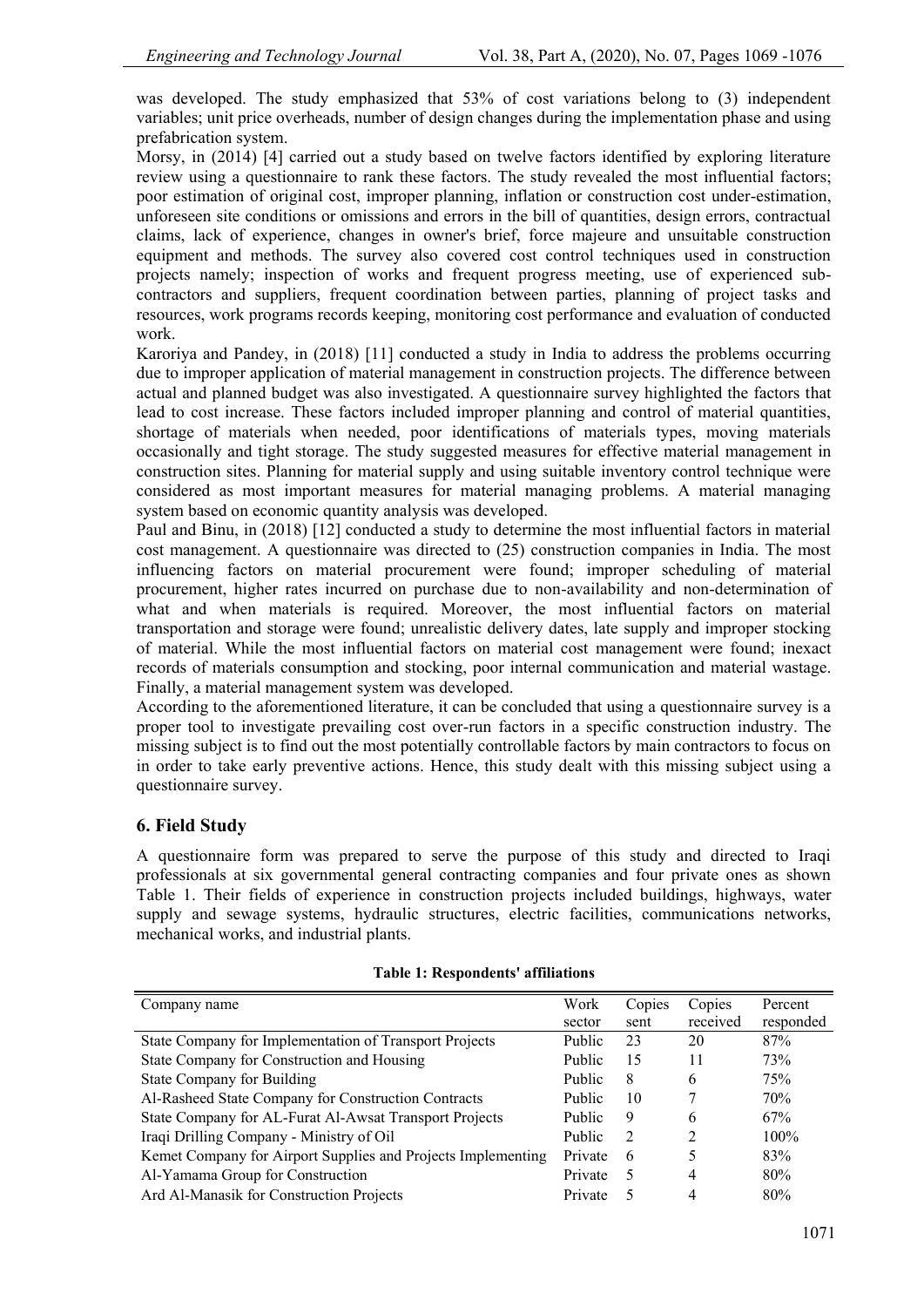Al-Sahra'a Al-kubra for construction Private 4 4 100%

The questionnaire form consisted of three parts. Part I for general information, Part II for assessing cost control methods and Part III for assessing cost overrun factors based on its impact on construction cost (severity) and its frequency of occurrence (likelihood) using the Relative Importance Index (RII). The results of Part (I) are shown in Table 2.

| Degree         | 46 BSc holders         |                            | 14 MSc holders         |                             | 9 PhD holders          |                          |
|----------------|------------------------|----------------------------|------------------------|-----------------------------|------------------------|--------------------------|
| Specialization | 46 Civil Eng.          | 12 Mechanical Eng.         |                        | 9 Electrical Eng.           | 2 Architects           |                          |
| Experience     | 7 having<br>$<6$ years | 8 having<br>$(6-10)$ years | 10 having<br>$(11-15)$ | 9 having<br>$(16-20)$ years | 12 having<br>$(21-25)$ | 23 having<br>$>25$ years |
|                |                        |                            | vears                  |                             | vears                  |                          |
| Current Jobs   | 24 at Head             | 19 Site                    | 17 Project             | 7 Planning and              | 2 Designers            |                          |
|                | Office                 | Engineers                  | Managers               | Control Eng.                |                        |                          |

The results of Part II revealed information about some companies' cost control practices. Current usage techniques for scheduling, packages for planning and control and methods for cost control are shown in Tables 3 to 5 respectively.

#### **Table3: Currently used techniques for scheduling**

| Scheduling techniques                   | Utilization |
|-----------------------------------------|-------------|
| <b>Gantt Chart</b>                      | 51%         |
| Line of Balance                         | 16%         |
| Critical Path Method                    | 13%         |
| No specific technique is used           | 10%         |
| Program Evaluating and Review Technique | 10%         |
| Precedence Diagram Method               | $0\%$       |

# **Table 4: Currently used packages for planning and control**

| Planning and control packages         | Utilization |
|---------------------------------------|-------------|
| Microsoft project                     | 43%         |
| Primayera                             | 22%         |
| Microsoft Excel                       | 16%         |
| No specific technique is used         | 16%         |
| <b>Building Information Modelling</b> | 3%          |
|                                       |             |

#### **Table 5: Currently used methods for cost control**

| Cost control methods                                        | Utilization |
|-------------------------------------------------------------|-------------|
| Unite Costing (Periodic assessment of each item in BOQ)     | 33%         |
| By overall profit or loss (Assessment at completion date)   | 29%         |
| Profit/loss at valuation dates (Assessment at each payment) | 17%         |
| Activity Based Ratio (Periodic assessment of each activity) | 9%          |
| No specific technique is used                               | 6%          |
| Leading Parameter (Periodic assessment of the main item)    | 3%          |
| System Variance (Periodic analysis of S-Curve variances)    | 3%          |

The results of Part III pointed out the rating of potentially controllable cost factors according to the respondents' experience. The rating was expressed using the five-score (1-5) of Likret's scale covering both impact (severity of consequences) and likelihood (frequency of occurrence). The interpretation of the scale is shown in Table 6.

**Table 6: Interpretation of the ranking scale for severity and frequency**

|           |           |            | Ranking score |             |                |
|-----------|-----------|------------|---------------|-------------|----------------|
| Index     |           |            |               |             |                |
| Severity  | No Effect | Low Effect | Medium Effect | High Effect | Extreme Effect |
| Frequency | Never     | Scarcely   | Occasionally  | Frequently  | Alwavs         |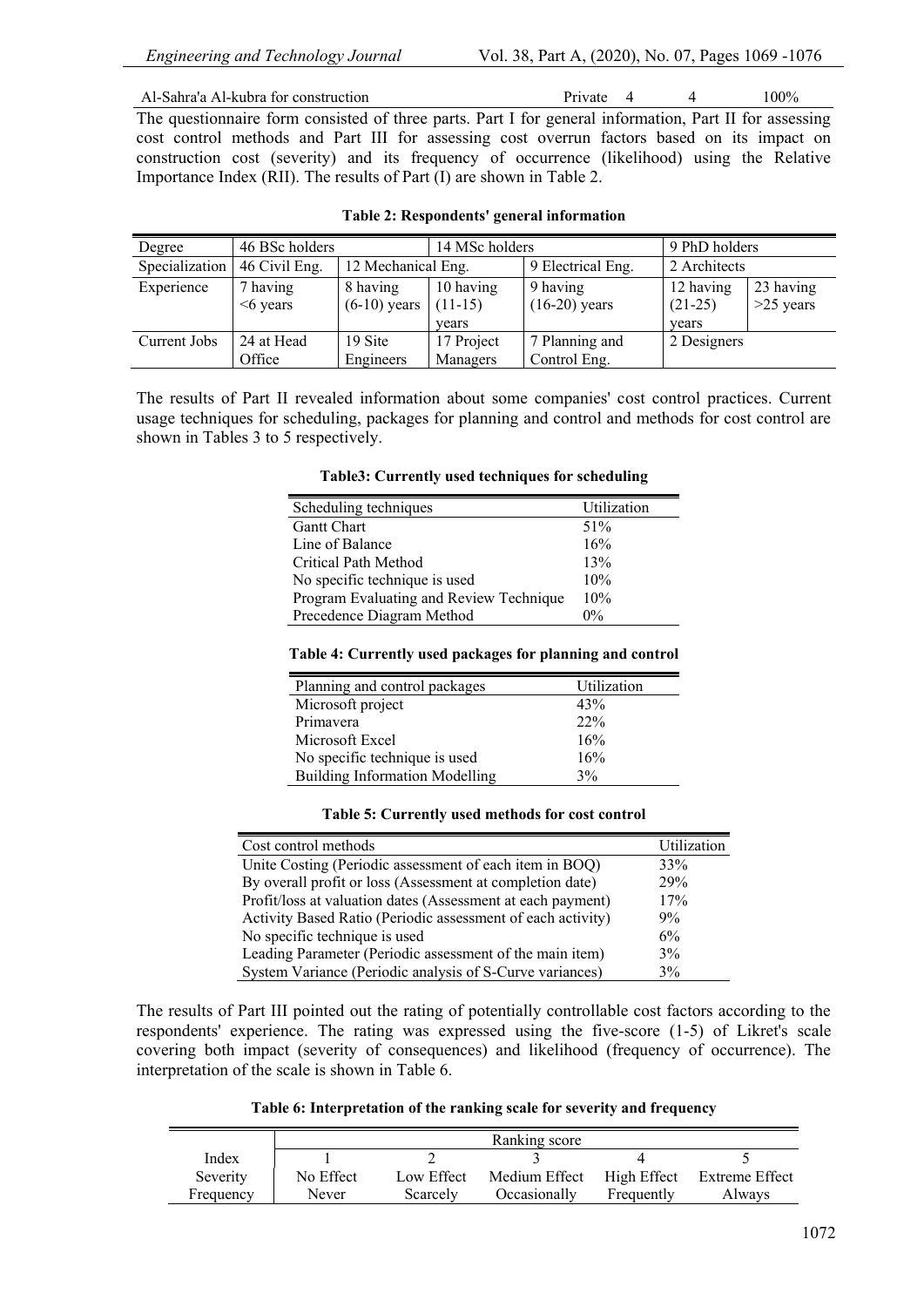# **7. Statistical Analysis of Results**

The Relative Importance Index (RII) of each factor was calculated using equation (1). It was separately calculated for severity (SRII) and frequency (FRII) then a combined Relative Importance Index is calculated (CRII) using equation (2).

$$
RII = \Sigma W \div (H \times N)
$$
 (1)  
CRII = SRII × FRII (2)

where:

W: is the total weight given by the respondent to each factor (ranges from 1 to 5)

H: is the highest rank (5).

N: is the total number of respondents (69).

The reliability and validity of the questionnaire results was tested based on Cronbach's Alpha test using SPSS  $(V.22)$ . The test is employed using equations (3) and (4) for reliability and validity respectively.

$$
\alpha = \frac{N}{N-1} \times \left[1 - \frac{\sum_{i=1}^{K} S_i^2}{S_t^2}\right]
$$
\n
$$
V = \sqrt[2]{\alpha}
$$
\n(3)

where:

N: is the number of factors in the group.

 $S_i^2$ : is the variance associated with item (i).

 $S_t^2$ : is the variance associated with the sum of all (N) items.

( $\alpha$ ) values range between (0-1). When the value is closer to one, it indicates higher degree of reliability [7,13].

The results of reliability and validity tests for each group of factors are listed in Tables 7 and 8 showing severity and frequency cases respectively.

**Table 7: Reliability and validity test results for severity of groups**

| Group                  | Number of | Reliability            | Validity |
|------------------------|-----------|------------------------|----------|
|                        | items     | (Cronbach's $\alpha$ ) |          |
| Legislations           | 3         | 0.812                  | 0.901    |
| Financial and economic | 5         | 0.713                  | 0.844    |
| Design                 | 6         | 0.800                  | 0.895    |
| Contractual            | 5         | 0.822                  | 0.907    |
| Site management        | 11        | 0.929                  | 0.964    |
| Material               | 9         | 0.870                  | 0.933    |
| Labour                 | 10        | 0.785                  | 0.886    |
| Equipment              | 10        | 0.967                  | 0.983    |

| Table 8: Reliability and validity test results for frequency of groups |  |  |
|------------------------------------------------------------------------|--|--|
|------------------------------------------------------------------------|--|--|

| Group                  | Number of | Reliability            | Validity |
|------------------------|-----------|------------------------|----------|
|                        | items     | (Cronbach's $\alpha$ ) |          |
| Legislations           | 3         | 0.826                  | 0.909    |
| Financial and economic |           | 0.767                  | 0.876    |
| Design                 | 6         | 0.928                  | 0.963    |
| Contractual            |           | 0.763                  | 0.874    |
| Site management        | 11        | 0.820                  | 0.906    |
| Material               | 9         | 0.946                  | 0.973    |
| Labour                 | 10        | 0.721                  | 0.849    |
| Equipment              | 10        | 0.919                  | 0.959    |

# **8. Ranking of Cost Factors**

Table 9 shows the ranking of severity and frequency for all potentially controllable factors that affect construction project cost in Iraq based on (CRII) values. The top thirteen factors that affect the contractor's ability to control construction cost from general contractors' point of view were determined. Such approach provides rapped aid to practitioners where to focus on. A subjective approach is employed to find out the vital few factors based on their (CRII) values in which factors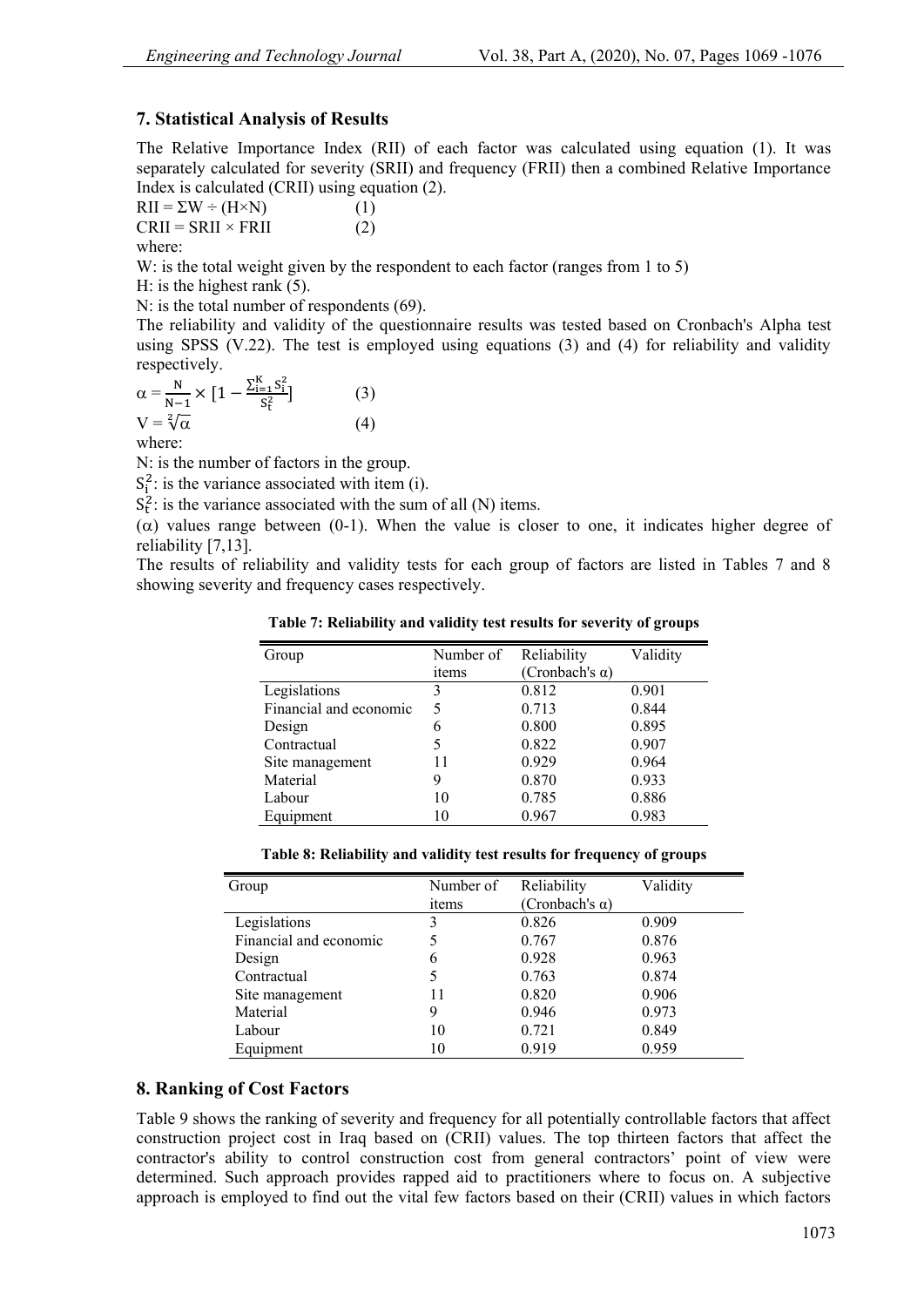having (CRII) values not less than (80%) of the highest one were considered as the vital potentially controllable cost factors. When taking into account the factors that are out of the reach of contractors, ten factors remain as listed in Table 10. The neglected factors were design changes, Financing and Corruption.

|                                                                                     | <b>SRII</b>  | Rank                            | <b>FRII</b>  | Rank           | CRII           | Rank            |
|-------------------------------------------------------------------------------------|--------------|---------------------------------|--------------|----------------|----------------|-----------------|
| Factors<br>The instructions of governmental contracts                               | 0.62         | 21                              | 0.55         | 29             | 0.343          | 24              |
| The Instructions of the Federal Budget                                              | 0.59         | 30                              | 0.55         | 32             | 0.324          | 32              |
| Other governmental instructions                                                     | 0.54         | 41                              | 0.48         | 56             | 0.261          | 51              |
| Inflation                                                                           | 0.49         | 54                              | 0.51         | 49             | 0.250          | 55              |
| Variation of the Rate of Exchange                                                   | 0.48         | 56                              | 0.54         | 33             | 0.262          | 50              |
| Project financing and disbursement method                                           | 0.69         | 5                               | 0.61         | 8              | 0.420          | $\overline{4}$  |
| Variation of the Rate of Interest                                                   | 0.43         | 58                              | 0.41         | 59             | 0.177          | 59              |
| Cost of capital due to late payment                                                 | 0.42         | 59                              | 0.43         | 58             | 0.179          | 58              |
| Designs and specification changes                                                   | 0.69         | $\overline{4}$                  | 0.64         | 3              | 0.442          | $\overline{c}$  |
| Design specification or BOQ contradictions                                          | 0.69         | 6                               | 0.53         | 39             | 0.364          | 17              |
| Exaggerated design, specifications or BOQ                                           | 0.54         | 46                              | 0.48         | 54             | 0.260          | 53              |
| Design specifications or BOQ inaccuracy                                             | 0.65         | 13                              | 0.53         | 40             | 0.343          | 26              |
| Instability of requirements                                                         | 0.58         | 36                              | 0.51         | 49             | 0.296          | 43              |
| Weak cooperation to solve design problems                                           | 0.61         | 26                              | 0.50         | 53             | 0.302          | 41              |
| Contradiction of contract clauses                                                   | 0.51         | 53                              | 0.51         | 47             | 0.260          | 52              |
| Conflicts in contract clauses interpretation                                        | 0.51         | 51                              | 0.54         | 33             | 0.280          | 45              |
| Hastiness of tendering procedure                                                    | 0.54         | 46                              | 0.63         | $\overline{4}$ | 0.340          | $27\,$          |
| Tendering method                                                                    | 0.64         | 14                              | 0.54         | 35             | 0.347          | 20              |
| Tight project duration                                                              | 0.61         | 24                              | 0.53         | 38             | 0.328          | 31              |
| Experience and training of project managers                                         | 0.67         | 9                               | 0.60         | 12             | 0.398          | 8               |
| Ill checking of contract documents                                                  | 0.52         | 50                              | 0.52         | 42             | 0.272          | 47              |
| Poor memos and documentation system                                                 | 0.61         | 25                              | 0.52         | 46             | 0.314          | 36              |
| Poor scheduling and control techniques                                              | 0.66         | 11                              | 0.60         | 11             | 0.397          | 9               |
| Using non-appropriate software                                                      | 0.55         | $40\,$                          | 0.55         | 29             | 0.303          | 40              |
| Ill-precautions for potential risks                                                 | 0.62         | 23                              | 0.56         | 23             | 0.347          | 21              |
| Poor communication and information exchange                                         | 0.59         | 32                              | 0.60         | 9              | 0.353          | 18              |
| Poor health and safety measures                                                     | 0.62         | 21                              | 0.57         | $20\,$         | 0.352          | 19              |
| Unexpected weather conditions                                                       | 0.58         | 35                              | 0.59         | 15             | 0.345          | 23              |
| Corruption and fraud                                                                | 0.68         | $\tau$                          | 0.60         | 9              | 0.412          | 6               |
| Conflicts between the parties                                                       | 0.54         | 44                              | 0.47         | 57             | 0.253          | 54              |
| Quality problems of local materials                                                 | 0.54         | 41                              | 0.56         | 23             | 0.306          | 39              |
| Theft, vandalism and short deliveries                                               | 0.48         | 55                              | 0.48         | 54             | 0.234          | 56              |
| Problems in importing the required materials                                        | 0.56         | 39                              | 0.57         | $20\,$         | 0.318          | 34              |
| Delay of materials delivery when needed                                             | 0.67         | 9                               | 0.58         | 17             | 0.385          | 12              |
| Poor management of inventory                                                        | 0.63         | 16                              | 0.53         | $40\,$         | 0.335          | 29              |
| Non-compliance of materials specifications                                          | 0.60         | 28                              | 0.55         | 28             | 0.331          | 30              |
| Delayed laboratory test results                                                     | 0.66         | 12                              | 0.56         | 27             | 0.365          | 16              |
| Waste due to ill storage, hauling and handling                                      | 0.60         | $28\,$                          | 0.57         | 18             | 0.343          | 25              |
| No planning for materials supply                                                    | 0.70         | $\mathfrak{Z}$                  | 0.56         | 23             | 0.391          | 10              |
| Performance of superintendents                                                      | 0.63         | 18                              | 0.59         | 14             | 0.374          | 14              |
| Contractors, S/C and suppliers performance                                          | 0.70         | $\boldsymbol{2}$<br>$\,$ 8 $\,$ | 0.62<br>0.57 | 6<br>$20\,$    | 0.437<br>0.380 | $\mathfrak{Z}$  |
| No planning to provide the required skills<br>Non availability of local workmanship | 0.67<br>0.59 |                                 |              | 19             | 0.336          | 13              |
| Waste and delay due to rework of defects                                            | 0.53         | 31<br>48                        | 0.57<br>0.52 | 45             | 0.277          | 28<br>46        |
| Work accidents and casualties                                                       | 0.52         | 49                              | 0.51         | 51             | 0.266          | 49              |
| Labour productivity                                                                 | 0.73         | $\mathbf{1}$                    | 0.65         | $\overline{c}$ | 0.472          | 1               |
| Behaviour and discipline of workers                                                 | 0.51         | 51                              | 0.52         | 42             | 0.269          | 48              |
| Cost of labour accommodation and transport                                          | 0.46         | 57                              | 0.50         | 52             | 0.230          | 57              |
| Holidays and stoppage for external reasons                                          | 0.54         | 45                              | 0.56         | 26             | 0.302          | 42              |
| <b>Equipment Productivity</b>                                                       | 0.63         | 20                              | 0.67         | $\mathbf{1}$   | 0.417          | 5               |
| No planning for equipment supply                                                    | 0.63         | 18                              | 0.62         | 7              | 0.390          | 11              |
| Availability of appropriate local equipment                                         | 0.60         | 27                              | 0.51         | 47             | 0.308          | 37              |
| Site organization and distribution of equipment                                     | 0.64         | 15                              | 0.63         | 5              | 0.403          | $7\phantom{.0}$ |
| Cost of equipment operation and maintenance                                         | 0.58         | 36                              | 0.60         | 12             | 0.346          | 22              |
| Frequent malfunctions of equipment                                                  | 0.54         | 41                              | 0.52         | 42             | 0.286          | 44              |
| Performance of equipment operator                                                   | 0.57         | 38                              | 0.54         | 37             | 0.308          | 38              |
| Degree of mechanization                                                             | 0.59         | 32                              | 0.54         | 35             | 0.317          | 35              |
| Lack of care in the use of equipment                                                | 0.59         | 32                              | 0.55         | 29             | 0.323          | 33              |
|                                                                                     |              |                                 |              |                |                |                 |

|  | Table 9: Values for (SRII), (FRII) and (CRII) with their ranking |  |
|--|------------------------------------------------------------------|--|
|--|------------------------------------------------------------------|--|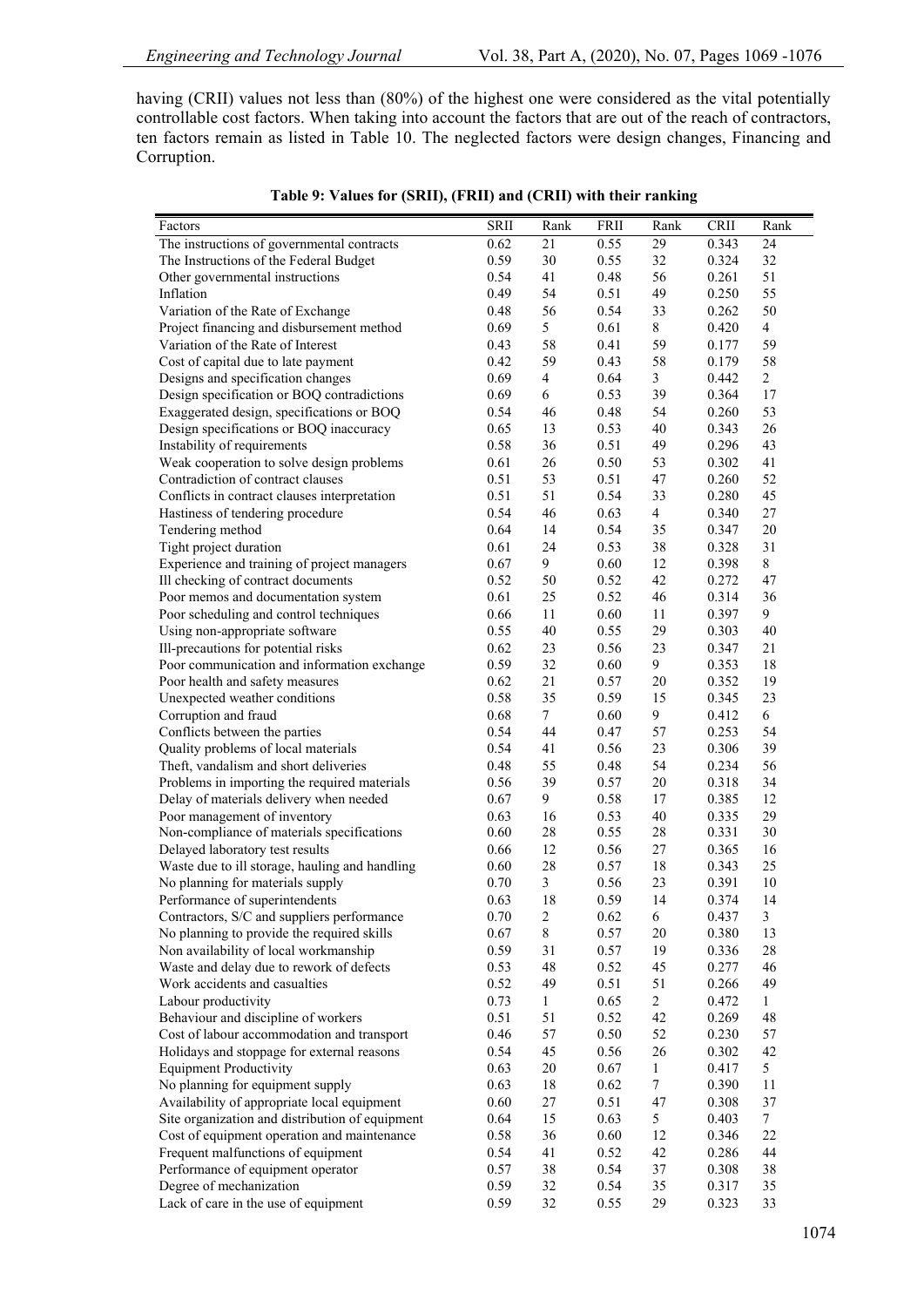| coperation and maintenance.<br>Supervision of equipment |  |  |  |  | .ht<br>. |  |
|---------------------------------------------------------|--|--|--|--|----------|--|
|---------------------------------------------------------|--|--|--|--|----------|--|

| Rank | Code | Factor                                          | CRII   |
|------|------|-------------------------------------------------|--------|
|      | 46   | Labour productivity                             | 0.4721 |
|      | 41   | S/C and suppliers performance                   | 0.4371 |
|      | 50   | Equipment productivity                          | 0.4174 |
|      | 53   | Site organization and distribution of equipment | 0.4029 |
|      | 20   | Experience and training of project managers     | 0.3981 |
|      | 23   | Scheduling and control techniques               | 0.3965 |
|      | 39   | Planning for required materials supply          | 0.3912 |
|      | 51   | Planning for required equipment supply          | 0.3902 |
|      | 34   | Delivery of materials (shortage or delay)       | 0.3845 |
|      | 42   | Planning to provide the required skills         | 0.3800 |

#### **9. Conclusions**

It can be concluded from the scheduling techniques found currently used, as shown in Table (3), compared to the number of the contracting companies covered by this study, that these companies do not enforce one formal strategy for scheduling. This can be considered as a defect. The same can be said concerning currently used planning and control packages and cost control techniques as shown in Tables (4) and (5) respectively. These defects have bad consequences on cost control. Using Gantt chart for scheduling in most of the cases, which is a static method, means that these companies do not adopt dynamic methods that can help cost monitoring, updating and control. Microsoft Project and Primavera are only used in initial scheduling of the startup stage, and then the resulted bar chart is solely used thereafter alone.

Concerning the adopted cost control methods, the practice sticks to the traditional methods like unit costing, by overall profit or loss and profit/loss at valuation dates. This indicates that there is lack of knowledge in modern methods like variance analysis.

Out of (13) factors that were found to be the most influential factors on construction cost, (10) were closely related to contractors. These factors were confirmed to be the most potentially controllable by main contractors.

#### **10. Recommendations**

According to the conclusions of this paper, the main contractors in the Iraqi Construction Industry are recommended to adopt a cost management system using modern computerized means under one clear and sustainable strategy in order to ensure an effective cost control. Such system should pay more attention to labor and equipment productivity, S/C and suppliers' performance, site constraints, competence of project managers and resources planning and control.

#### **References**

**[1]** S. L. Chan and M. Park, "Project cost estimation using principal component regression," Construction Management and Economics, Vol. 23, No. 3, pp. 295-304, 2005.

**[2]** D. Van Der Westhuizen and E. P. Fitzgerald, "Defining and measuring project success," European Conference on IS Management, Leadership and Governance, Reading, United Kingdom, 7-8 Jul 2005.

**[3]** Z. S. M. Khaled, Q. J. Frayyeh, and G. K. Aswed, "Forecasting the final cost of iraqi public school projects using regression analysis," Engineering and Technology Journal, Vol. 33, Issue 2, pp. 477-486, 2015.

**[4]** H. M. Morsy, "Cost control techniques and factors leading to cost overruns in construction projects," Diploma Thesis, Faculty of Engineering, Cairo University, Giza, Egypt, 2014.

**[5]** G. H. Ali, "Factors affecting the cost of building school buildings in Karbala," Quarterly Refereed Journal for Natural and Engineering Science, Vol. 3, A, No. 5 and 6, pp. 63-86, 2016.

**[6]** T. Ramachandra and J. O. B. Rotimi, "Causes of payment problems in the new zealand construction industry," Journal of Construction Economics and Building, Vol. 15, Issue 1, pp. 43-55, 2015.

**[7]** M. Gunduz, Y. Nielsen and M. Ozdemir, "Fuzzy assessment model to estimate the probability of delay in Turkish construction projects," Journal of Management in Engineering, Vol. 31, Issue 4, pp. 1-14, 2011.